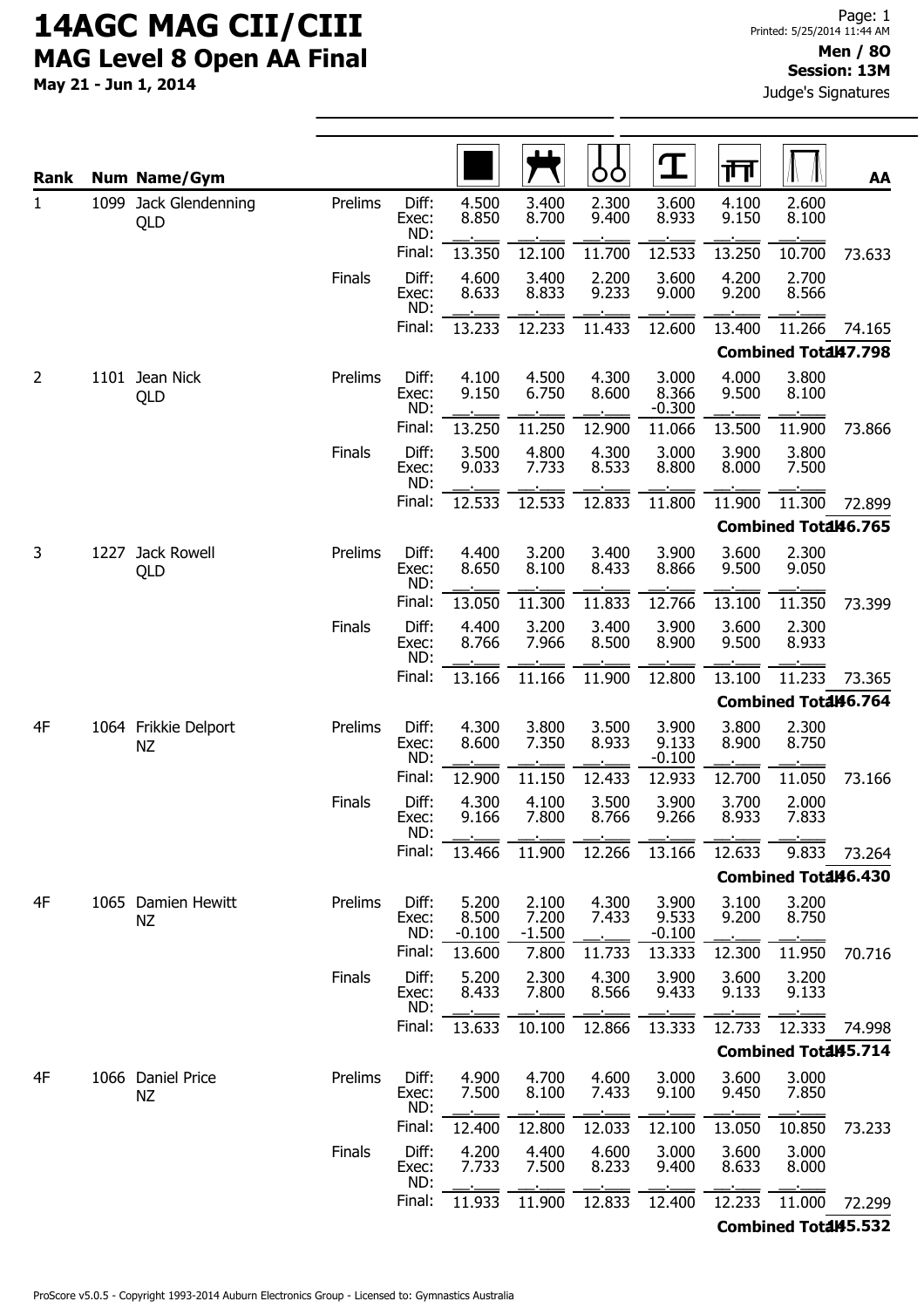May 21 - Jun 1, 2014

| Rank           |      | <b>Num Name/Gym</b>                       |               |                                 |                            |                          | OO             | <u>ፐ</u>                   | गा                         |                             | AA     |
|----------------|------|-------------------------------------------|---------------|---------------------------------|----------------------------|--------------------------|----------------|----------------------------|----------------------------|-----------------------------|--------|
| $\overline{4}$ | 1173 | Brayden James<br><b>VIC</b>               | Prelims       | Diff:<br>Exec:<br>ND:           | 4.800<br>8.000             | 3.500<br>8.300           | 3.300<br>8.333 | 3.600<br>8.700<br>$-0.100$ | 4.100<br>8.700             | 2.900<br>7.750              |        |
|                |      |                                           |               | Final:                          | 12.800                     | 11.800                   | 11.633         | 12.200                     | 12.800                     | 10.650                      | 71.883 |
|                |      |                                           | <b>Finals</b> | Diff:<br>Exec:<br>ND:           | 4.800<br>9.066             | 3.500<br>7.566           | 3.000<br>8.366 | 3.600<br>8.566             | 4.000<br>8.500             | 2.800<br>8.500              |        |
|                |      |                                           |               | Final:                          | 13.866                     | 11.066                   | 11.366         | 12.166                     | 12.500                     | 11.300                      | 72.264 |
|                |      |                                           |               |                                 |                            |                          |                |                            |                            | <b>Combined Total44.147</b> |        |
| 5              |      | 1098 Lucas Brankovich<br>QLD              | Prelims       | Diff:<br>Exec:<br>ND:           | 5.100<br>8.600             | 4.200<br>4.950           | 4.300<br>7.233 | 3.900<br>8.666             | 4.100<br>8.200             | 3.100<br>7.750              |        |
|                |      |                                           |               | Final:                          | 13.700                     | 9.150                    | 11.533         | 12.566                     | 12.300                     | 10.850                      | 70.099 |
|                |      |                                           | <b>Finals</b> | Diff:<br>Exec:<br>ND:           | 5.100<br>8.333             | 4.300<br>7.466           | 4.300<br>7.800 | 3.900<br>9.333             | 4.100<br>7.433             | 3.300<br>8.500              |        |
|                |      |                                           |               | Final:                          | 13.433                     | 11.766                   | 12.100         | 13.233                     | 11.533                     | 11.800                      | 73.865 |
|                |      |                                           |               |                                 |                            |                          |                |                            |                            | <b>Combined Total43.964</b> |        |
| 6F             |      | 1063 Ashley Coudis-Bonniface<br><b>NZ</b> | Prelims       | Diff:<br>Exec:<br>ND:           | 4.300<br>8.000<br>$-0.100$ | 3.400<br>7.300           | 4.400<br>7.833 | 3.900<br>9.433             | 3.400<br>7.750             | 2.000<br>8.950              |        |
|                |      |                                           |               | Final:                          | 12.200                     | 10.700                   | 12.233         | 13.333                     | 11.150                     | 10.950                      | 70.566 |
|                |      |                                           | Finals        | Diff:<br>Exec:<br>ND:           | 4.400<br>7.866             | 3.300<br>6.966           | 4.400<br>8.633 | 3.900<br>9.600             | 3.300<br>9.266             | 2.000<br>8.666              |        |
|                |      |                                           |               | Final:                          | 12.266                     | 10.266                   | 13.033         | 13.500                     | 12.566                     | 10.666                      | 72.297 |
|                |      |                                           |               |                                 |                            |                          |                |                            |                            | Combined Total42.863        |        |
| 6              |      | 1142 Stephen Moulds<br>SA                 | Prelims       | Diff:<br>Exec:<br>ND:           | 4.200<br>9.350             | 3.000<br>5.700           | 2.800<br>8.866 | 3.900<br>9.500             | 3.200<br>9.300<br>$-0.500$ | 2.700<br>8.400              |        |
|                |      |                                           |               | Final:                          | 13.550                     | 8.700                    | 11.666         | 13.400                     | 12.000                     | 11.100                      | 70.416 |
|                |      |                                           | Finals        | Diff:<br>Exec:<br>ND:           | 4.200<br>8.900             | 2.900<br>7.600           | 2.500<br>9.033 | 3.900<br>9.533             | 3.200<br>9.400             | 2.900<br>7.733              |        |
|                |      |                                           |               | Final:                          |                            |                          |                |                            |                            | 10.633                      | 71.799 |
|                |      |                                           |               |                                 | 13.100                     | 10.500                   | 11.533         | 13.433                     | 12.600                     |                             |        |
| 7              |      |                                           |               |                                 |                            |                          |                |                            |                            | <b>Combined Total42.215</b> |        |
|                |      | 1043 Julien Horrocks<br><b>NSW</b>        | Prelims       | Diff:<br>Exec:<br>ND:           | 4.100<br>8.850             | 3.100<br>7.800           | 3.500<br>8.766 | 4.000<br>9.533             | 3.400<br>8.750             | 2.300<br>8.650              |        |
|                |      |                                           |               | Final:                          | 12.950                     | 10.900                   | 12.266         | 13.533                     | 12.150                     | 10.950                      | 72.749 |
|                |      |                                           | <b>Finals</b> | Diff:<br>Exec:<br>ND:           | 4.400<br>8.266             | 3.100<br>8.766           | 3.500<br>8.633 | 3.900<br>9.500             | 3.400<br>8.133             | 2.000<br>5.733              |        |
|                |      |                                           |               | Final:                          | 12.666                     | 11.866                   | 12.133         | 13.400                     | 11.533                     | 7.733                       | 69.331 |
|                |      |                                           |               |                                 |                            |                          |                |                            |                            | Combined Total42.080        |        |
| 8              |      | 1172 Ben Holden<br>VIC                    | Prelims       | Diff:<br>Exec:<br>ND:           | 3.600<br>8.450             | 3.500<br>8.450           | 4.500<br>6.866 | 3.900<br>8.466             | 4.200<br>8.050             | 2.600<br>8.600              |        |
|                |      |                                           |               | Final:                          | 12.050                     | 11.950                   | 11.366         | 12.366                     | 12.250                     | 11.200                      | 71.182 |
|                |      |                                           | <b>Finals</b> | Diff:<br>Exec:<br>ND:<br>Final: | 4.600<br>8.633             | 3.500<br>8.400<br>11.900 | 3.400<br>7.666 | 3.900<br>8.366<br>$-0.100$ | 4.200<br>7.866             | 2.600<br>7.833              |        |

Combined Total42.046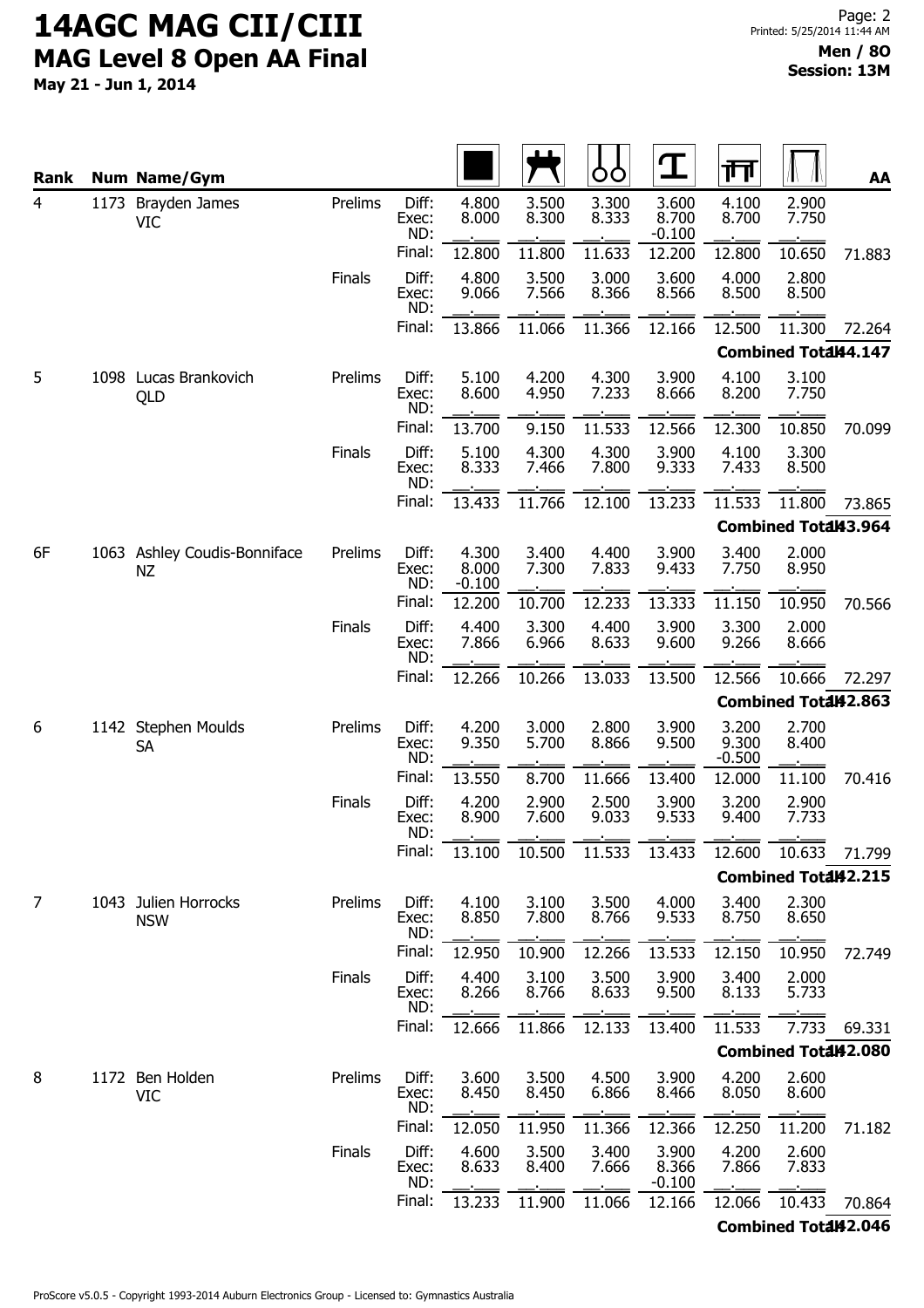|           |      |                                                     |               |                       |                            | ப              |                | ${\bf T}$                  | 帀              |                             |        |
|-----------|------|-----------------------------------------------------|---------------|-----------------------|----------------------------|----------------|----------------|----------------------------|----------------|-----------------------------|--------|
| Rank<br>9 |      | <b>Num Name/Gym</b><br>1041 Rasmus Breth - Petersen | Prelims       | Diff:                 | 3.700                      | 3.000          | O<br>3.300     | 2.800                      | 3.600          | 3.200                       | AA     |
|           |      | <b>NSW</b>                                          |               | Exec:<br>ND:          | 8.500                      | 8.300          | 8.466          | 8.766                      | 9.150          | 8.500                       |        |
|           |      |                                                     |               | Final:                | 12.200                     | 11.300         | 11.766         | 11.566                     | 12.750         | 11.700                      | 71.282 |
|           |      |                                                     | <b>Finals</b> | Diff:<br>Exec:<br>ND: | 3.700<br>8.700             | 3.000<br>7.666 | 3.300<br>8.833 | 2.800<br>9.200             | 3.600<br>8.366 | 3.200<br>8.166              |        |
|           |      |                                                     |               | Final:                | 12.400                     | 10.666         | 12.133         | 12.000                     | 11.966         | 11.366                      | 70.531 |
|           |      |                                                     |               |                       |                            |                |                |                            |                | <b>Combined Total41.813</b> |        |
| 10        |      | 1102 Reece Pearce<br>QLD                            | Prelims       | Diff:<br>Exec:<br>ND: | 4.600<br>9.150             | 3.100<br>8.100 | 2.300<br>8.333 | 2.800<br>8.866             | 3.200<br>9.200 | 2.200<br>8.650              |        |
|           |      |                                                     |               | Final:                | 13.750                     | 11.200         | 10.633         | 11.666                     | 12.400         | 10.850                      | 70.499 |
|           |      |                                                     | <b>Finals</b> | Diff:<br>Exec:<br>ND: | 4.600<br>9.333             | 3.100<br>8.000 | 2.300<br>8.800 | 2.800<br>9.066             | 3.300<br>8.666 | 2.300<br>8.966              |        |
|           |      |                                                     |               | Final:                | 13.933                     | 11.100         | 11.100         | 11.866                     | 11.966         | 11.266                      | 71.231 |
|           |      |                                                     |               |                       |                            |                |                |                            |                | Combined Total41.730        |        |
| 11        | 1219 | Elija Meegan<br><b>WA</b>                           | Prelims       | Diff:<br>Exec:<br>ND: | 4.600<br>8.950             | 3.500<br>7.450 | 2.600<br>8.866 | 2.800<br>8.600             | 3.700<br>8.250 | 2.800<br>8.650              |        |
|           |      |                                                     |               | Final:                | 13.550                     | 10.950         | 11.466         | 11.400                     | 11.950         | 11.450                      | 70.766 |
|           |      |                                                     | Finals        | Diff:<br>Exec:<br>ND: | 4.600<br>8.000             | 3.500<br>7.666 | 3.600<br>8.800 | 2.800<br>8.866             | 3.700<br>8.466 | 2.500<br>8.433              |        |
|           |      |                                                     |               | Final:                | 12.600                     | 11.166         | 12.400         | 11.666                     | 12.166         | 10.933                      | 70.931 |
|           |      |                                                     |               |                       |                            |                |                |                            |                | Combined Total41.697        |        |
| 12        |      | 1042 Mitchell Dawson<br><b>NSW</b>                  | Prelims       | Diff:<br>Exec:<br>ND: | 3.200<br>9.100             | 3.300<br>8.400 | 3.400<br>7.533 | 3.900<br>9.033             | 3.700<br>8.900 | 2.200<br>7.550              |        |
|           |      |                                                     |               | Final:                | 12.300                     | 11.700         | 10.933         | 12.933                     | 12.600         | 9.750                       | 70.216 |
|           |      |                                                     | <b>Finals</b> | Diff:<br>Exec:<br>ND: | 2.900<br>8.633             | 3.300<br>8.766 | 3.500<br>8.600 | 3.900<br>9.133             | 3.600<br>8.566 | 2.200<br>7.233              |        |
|           |      |                                                     |               | Final:                | 11.533                     | 12.066         | 12.100         | 13.033                     | 12.166         | 9.433                       | 70.331 |
|           |      |                                                     |               |                       |                            |                |                |                            |                | <b>Combined Total40.547</b> |        |
| 13        |      | 1100 Thomas Harden<br>QLD                           | Prelims       | Diff:<br>Exec:<br>ND: | 4.100<br>8.900             | 4.200<br>7.100 | 3.400<br>8.500 | 3.000<br>8.966             | 3.300<br>9.300 | 2.000<br>7.850              |        |
|           |      |                                                     |               | Final:                | 13.000                     | 11.300         | 11.900         | 11.966                     | 12.600         | 9.850                       | 70.616 |
|           |      |                                                     | <b>Finals</b> | Diff:<br>Exec:<br>ND: | 4.000<br>9.033             | 4.000<br>7.633 | 3.500<br>8.533 | 3.000<br>9.200<br>$-0.100$ | 3.300<br>9.266 | 1.300<br>7.900<br>$-1.500$  |        |
|           |      |                                                     |               | Final:                | 13.033                     | 11.633         | 12.033         | 12.100                     | 12.566         | 7.700                       | 69.065 |
|           |      |                                                     |               |                       |                            |                |                |                            |                | <b>Combined TotaB9.681</b>  |        |
| 14        |      | 1218 Daniel Kural<br><b>WA</b>                      | Prelims       | Diff:<br>Exec:<br>ND: | 4.000<br>7.550             | 3.900<br>7.500 | 4.800<br>8.233 | 2.800<br>8.833<br>$-0.100$ | 3.500<br>8.950 | 2.400<br>7.150              |        |
|           |      |                                                     |               | Final:                | 11.550                     | 11.400         | 13.033         | 11.533                     | 12.450         | 9.550                       | 69.516 |
|           |      |                                                     | <b>Finals</b> | Diff:<br>Exec:<br>ND: | 4.300<br>7.766<br>$-0.300$ | 4.200<br>4.700 | 4.800<br>8.366 | 3.900<br>8.633             | 3.900<br>8.666 | 2.400<br>6.600              |        |
|           |      |                                                     |               | Final:                | 11.766                     | 8.900          | 13.166         | 12.533                     | 12.566         | 9.000                       | 67.931 |
|           |      |                                                     |               |                       |                            |                |                |                            |                | <b>Combined TotaB7.447</b>  |        |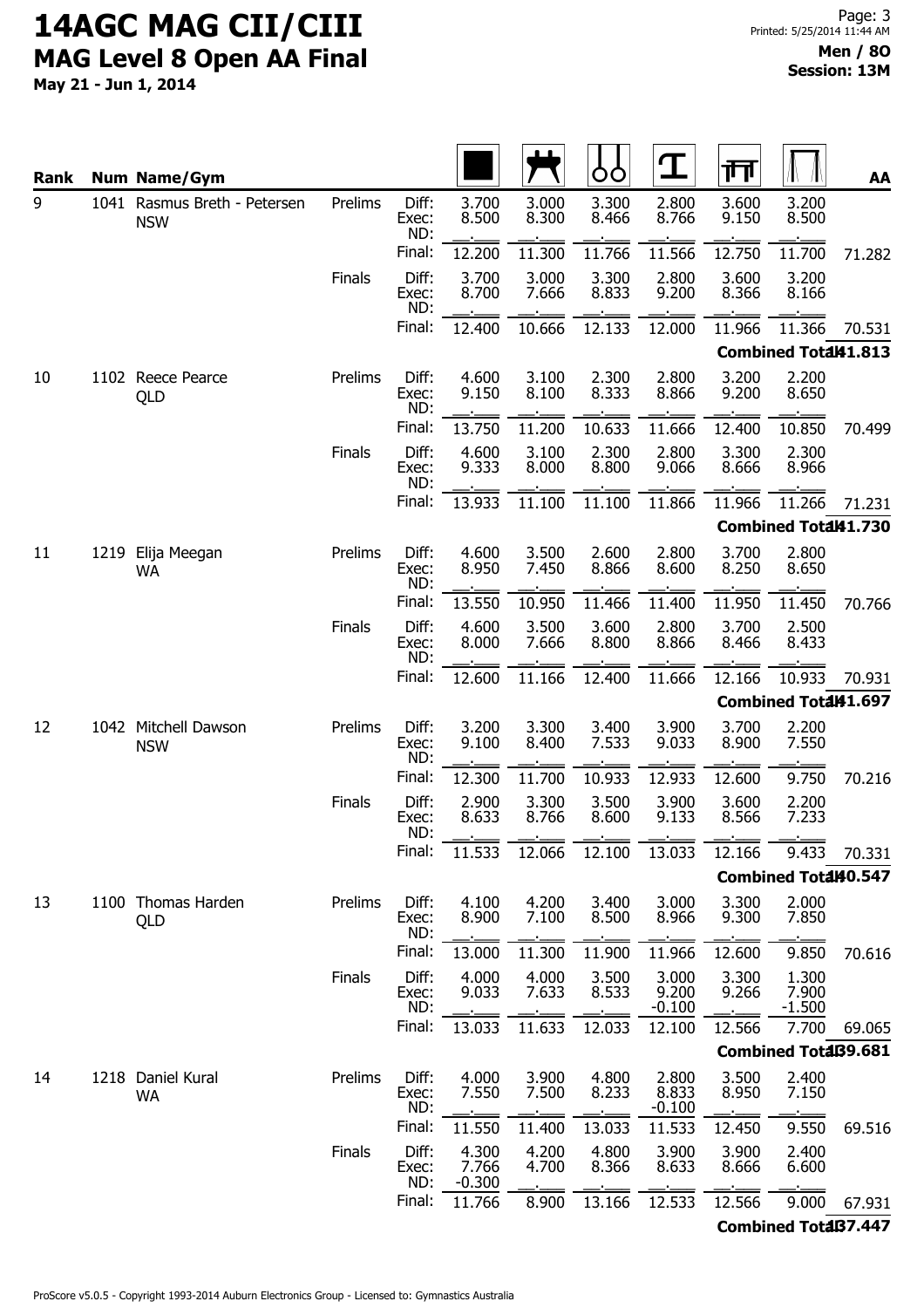May 21 - Jun 1, 2014

| Rank |  | <b>Num Name/Gym</b>                |               |                       |                            |                | Ò              | <u> ፓ</u>                  | गा             |                            | AA     |
|------|--|------------------------------------|---------------|-----------------------|----------------------------|----------------|----------------|----------------------------|----------------|----------------------------|--------|
| 15   |  | 1045 Bailey Sansom<br><b>NSW</b>   | Prelims       | Diff:<br>Exec:<br>ND: | 4.400<br>8.750             | 3.000<br>8.000 | 2.400<br>7.366 | 3.900<br>8.666             | 3.100<br>7.900 | 2.200<br>8.600             |        |
|      |  |                                    |               | Final:                | 13.150                     | 11.000         | 9.766          | 12.566                     | 11.000         | 10.800                     | 68.282 |
|      |  |                                    | Finals        | Diff:<br>Exec:<br>ND: | 4.500<br>9.033             | 3.000<br>6.400 | 2.300<br>8.466 | 3.900<br>9.000             | 3.600<br>7.500 | 2.200<br>8.400             |        |
|      |  |                                    |               | Final:                | 13.533                     | 9.400          | 10.766         | 12.900                     | 11.100         | 10.600                     | 68.299 |
|      |  |                                    |               |                       |                            |                |                |                            |                | <b>Combined TotaB6.581</b> |        |
| 16   |  | 1046 Yi Heng Wang<br><b>NSW</b>    | Prelims       | Diff:<br>Exec:<br>ND: | 4.100<br>8.250<br>$-0.300$ | 2.400<br>7.150 | 2.400<br>8.600 | 2.100<br>9.500             | 3.500<br>6.900 | 3.000<br>8.700             |        |
|      |  |                                    |               | Final:                | 12.050                     | 9.550          | 11.000         | 11.600                     | 10.400         | 11.700                     | 66.300 |
|      |  |                                    | Finals        | Diff:<br>Exec:<br>ND: | 4.200<br>8.666             | 2.400<br>8.500 | 2.400<br>8.300 | 2.100<br>9.000             | 3.600<br>8.833 | 3.000<br>8.566             |        |
|      |  |                                    |               | Final:                | 12.866                     | 10.900         | 10.700         | 11.100                     | 12.433         | 11.566                     | 69.565 |
|      |  |                                    |               |                       |                            |                |                |                            |                | <b>Combined TotaB5.865</b> |        |
| 17   |  | 1175 Todd Saunders<br><b>VIC</b>   | Prelims       | Diff:<br>Exec:<br>ND: | 3.200<br>8.950             | 2.700<br>6.800 | 2.500<br>8.266 | 3.000<br>8.533<br>$-0.300$ | 2.700<br>9.100 | 2.700<br>8.300             |        |
|      |  |                                    |               | Final:                | 12.150                     | 9.500          | 10.766         | 11.233                     | 11.800         | 11.000                     | 66.449 |
|      |  |                                    | Finals        | Diff:<br>Exec:<br>ND: | 3.200<br>9.266             | 3.400<br>7.600 | 2.500<br>8.400 | 3.000<br>9.133             | 2.600<br>8.700 | 2.700<br>8.433             |        |
|      |  |                                    |               | Final:                | 12.466                     | 11.000         | 10.900         | 12.133                     | 11.300         | 11.133                     | 68.932 |
|      |  |                                    |               |                       |                            |                |                |                            |                | <b>Combined TotaB5.381</b> |        |
| 18   |  | 1178 Paul Wiwatowski<br><b>VIC</b> | Prelims       | Diff:<br>Exec:<br>ND: | 3.600<br>8.500             | 3.000<br>7.100 | 2.000<br>8.200 | 2.000<br>9.066             | 3.300<br>7.900 | 2.600<br>7.600             |        |
|      |  |                                    |               | Final:                | 12.100                     | 10.100         | 10.200         | 11.066                     | 11.200         | 10.200                     | 64.866 |
|      |  |                                    | Finals        | Diff:<br>Exec:<br>ND: | 3.900<br>8.900             | 3.100<br>7.866 | 2.300<br>9.033 | 2.000<br>9.433             | 3.300<br>8.000 | 2.500<br>8.233             |        |
|      |  |                                    |               | Final:                | 12.800                     | 10.966         | 11.333         | 11.433                     | 11.300         | 10.733                     | 68.565 |
|      |  |                                    |               |                       |                            |                |                |                            |                | Combined Total33.431       |        |
| 19   |  | 1048 Robert Fassone<br><b>NSW</b>  | Prelims       | Diff:<br>Exec:<br>ND: | 3.500<br>8.350             | 2.900<br>5.200 | 2.300<br>8.900 | 2.000<br>8.733<br>$-0.100$ | 3.500<br>8.550 | 2.800<br>8.400             |        |
|      |  |                                    |               | Final:                | 11.850                     | 8.100          | 11.200         | 10.633                     | 12.050         | 11.200                     | 65.033 |
|      |  |                                    | Finals        | Diff:<br>Exec:<br>ND: | 3.600<br>8.766             | 3.500<br>6.433 | 2.200<br>8.733 | 3.000<br>8.933<br>$-0.300$ | 3.700<br>8.600 | 2.700<br>8.466             |        |
|      |  |                                    |               | Final:                | 12.366                     | 9.933          | 10.933         | 11.633                     | 12.300         | 11.166                     | 68.331 |
|      |  |                                    |               |                       |                            |                |                |                            |                | <b>Combined TotaB3.364</b> |        |
| 20   |  | 1018 Charlie Pocock<br><b>ACT</b>  | Prelims       | Diff:<br>Exec:<br>ND: | 4.100<br>8.200             | 3.200<br>6.300 | 2.300<br>6.833 | 3.000<br>8.333<br>$-0.100$ | 3.700<br>8.100 | 2.800<br>5.300             |        |
|      |  |                                    |               | Final:                | 12.300                     | 9.500          | 9.133          | 11.233                     | 11.800         | 8.100                      | 62.066 |
|      |  |                                    | <b>Finals</b> | Diff:<br>Exec:<br>ND: | 4.000<br>8.100             | 3.200<br>7.466 | 3.400<br>8.100 | 2.800<br>8.800<br>$-0.100$ | 3.800<br>8.466 | 3.500<br>8.000             |        |
|      |  |                                    |               | Final:                | 12.100                     | 10.666         | 11.500         | 11.500                     | 12.266         | 11.500                     | 69.532 |

Combined Totaß1.598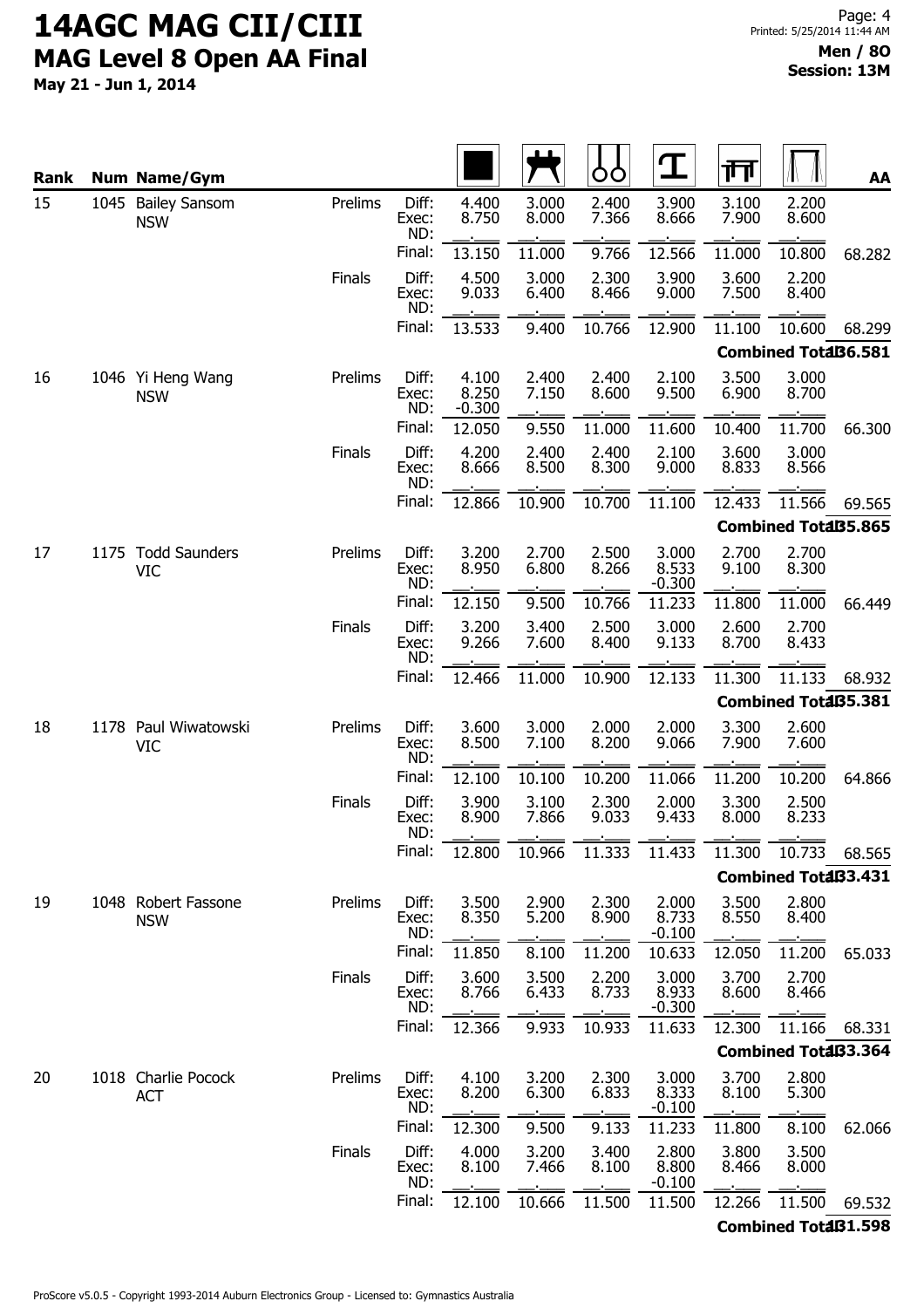| Rank |  | <b>Num Name/Gym</b>                 |               |                       |                            |                            | OO                         | $\mathbf T$                | गा             |                            | AA     |
|------|--|-------------------------------------|---------------|-----------------------|----------------------------|----------------------------|----------------------------|----------------------------|----------------|----------------------------|--------|
| 21   |  | 1174 Lorcan Reed<br>VIC             | Prelims       | Diff:<br>Exec:<br>ND: | 4.400<br>8.050<br>$-0.100$ | 3.200<br>7.600             | 2.500<br>9.100             | 3.000<br>7.266             | 3.300<br>8.700 | 2.700<br>6.450             |        |
|      |  |                                     |               | Final:                | 12.350                     | 10.800                     | 11.600                     | 10.266                     | 12.000         | 9.150                      | 66.166 |
|      |  |                                     | <b>Finals</b> | Diff:<br>Exec:<br>ND: | 4.400<br>7.333             | 3.200<br>6.966             | 2.500<br>7.233             | 3.000<br>8.566<br>$-0.100$ | 3.000<br>8.400 | 2.700<br>8.133             |        |
|      |  |                                     |               | Final:                | 11.733                     | 10.166                     | 9.733                      | 11.466                     | 11.400         | 10.833                     | 65.331 |
|      |  |                                     |               |                       |                            |                            |                            |                            |                | <b>Combined TotaB1.497</b> |        |
| 22   |  | 1016 Simon Bewick<br><b>ACT</b>     | Prelims       | Diff:<br>Exec:<br>ND: | 4.100<br>8.500             | 3.500<br>7.750             | 2.400<br>7.000             | 3.000<br>7.766<br>$-0.100$ | 2.600<br>8.950 | 2.500<br>7.000             |        |
|      |  |                                     |               | Final:                | 12.600                     | 11.250                     | 9.400                      | 10.666                     | 11.550         | 9.500                      | 64.966 |
|      |  |                                     | Finals        | Diff:<br>Exec:<br>ND: | 4.100<br>8.266             | 3.400<br>6.400             | 2.400<br>8.100             | 2.800<br>8.733<br>$-0.300$ | 2.600<br>9.000 | 2.600<br>8.100             |        |
|      |  |                                     |               | Final:                | 12.366                     | 9.800                      | 10.500                     | 11.233                     | 11.600         | 10.700                     | 66.199 |
|      |  |                                     |               |                       |                            |                            |                            |                            |                | <b>Combined TotaB1.165</b> |        |
| 23   |  | 1176 Atid Shahak<br><b>VIC</b>      | Prelims       | Diff:<br>Exec:<br>ND: | 4.700<br>8.050             | 2.500<br>6.650             | 2.300<br>8.300             | 2.000<br>9.333             | 3.100<br>8.650 | 2.200<br>8.050             |        |
|      |  |                                     |               | Final:                | 12.750                     | 9.150                      | 10.600                     | 11.333                     | 11.750         | 10.250                     | 65.833 |
|      |  |                                     | <b>Finals</b> | Diff:<br>Exec:<br>ND: | 4.600<br>8.766             | 2.700<br>5.466             | 2.300<br>8.100             | 2.000<br>9.500             | 3.400<br>8.200 | 2.200<br>7.966             |        |
|      |  |                                     |               | Final:                | 13.366                     | 8.166                      | 10.400                     | 11.500                     | 11.600         | 10.166                     | 65.198 |
|      |  |                                     |               |                       |                            |                            |                            |                            |                | <b>Combined TotaB1.031</b> |        |
| 24   |  | 1104 Andrew Mitchell<br>QLD         | Prelims       | Diff:<br>Exec:<br>ND: | 4.200<br>7.550<br>$-0.400$ | 3.800<br>3.750<br>$-1.500$ | 3.200<br>7.133             | 3.000<br>8.366<br>$-0.100$ | 4.100<br>7.200 | 2.600<br>8.600             |        |
|      |  |                                     |               | Final:                | 11.350                     | 6.050                      | 10.333                     | 11.266                     | 11.300         | 11.200                     | 61.499 |
|      |  |                                     | Finals        | Diff:<br>Exec:<br>ND: | 3.500<br>7.000             | 3.800<br>7.500             | 4.200<br>8.100             | 3.000<br>8.666<br>$-0.100$ | 4.200<br>8.166 | 2.700<br>8.400             |        |
|      |  |                                     |               | Final:                | 10.500                     | 11.300                     | 12.300                     | 11.566                     | 12.366         | 11.100                     | 69.132 |
|      |  |                                     |               |                       |                            |                            |                            |                            |                | <b>Combined TotaB0.631</b> |        |
| 25   |  | 1217 Benjamin Hamilton<br><b>WA</b> | Prelims       | Diff:<br>Exec:<br>ND: | 2.800<br>8.750             | 3.100<br>8.000             | 2.400<br>7.066             | 2.000<br>8.900             | 3.800<br>8.450 | 2.200<br>8.400             |        |
|      |  |                                     |               | Final:                | 11.550                     | 11.100                     | 9.466                      | 10.900                     | 12.250         | 10.600                     | 65.866 |
|      |  |                                     | Finals        | Diff:<br>Exec:<br>ND: | 3.000<br>8.233<br>$-0.300$ | 3.000<br>8.000             | 2.100<br>8.266<br>$-1.500$ | 2.000<br>9.033             | 3.800<br>8.233 | 2.300<br>8.600             |        |
|      |  |                                     |               | Final:                | 10.933                     | 11.000                     | 8.866                      | 11.033                     | 12.033         | 10.900                     | 64.765 |
|      |  |                                     |               |                       |                            |                            |                            |                            |                | <b>Combined TotaB0.631</b> |        |
| 26   |  | 1017 Ryan Hanns<br><b>ACT</b>       | Prelims       | Diff:<br>Exec:<br>ND: | 4.000<br>8.400             | 3.200<br>7.100             | 2.200<br>8.400             | 2.400<br>8.800             | 3.300<br>7.200 | 2.200<br>8.150             |        |
|      |  |                                     |               | Final:                | 12.400                     | 10.300                     | 10.600                     | 11.200                     | 10.500         | 10.350                     | 65.350 |
|      |  |                                     | Finals        | Diff:<br>Exec:<br>ND: | 3.900<br>8.600             | 3.200<br>6.766             | 2.300<br>8.500             | 2.400<br>8.900             | 3.000<br>5.933 | 2.200<br>8.000             |        |
|      |  |                                     |               | Final:                | 12.500                     | 9.966                      | 10.800                     | 11.300                     | 8.933          | 10.200                     | 63.699 |
|      |  |                                     |               |                       |                            |                            |                            |                            |                | Combined Total29.049       |        |